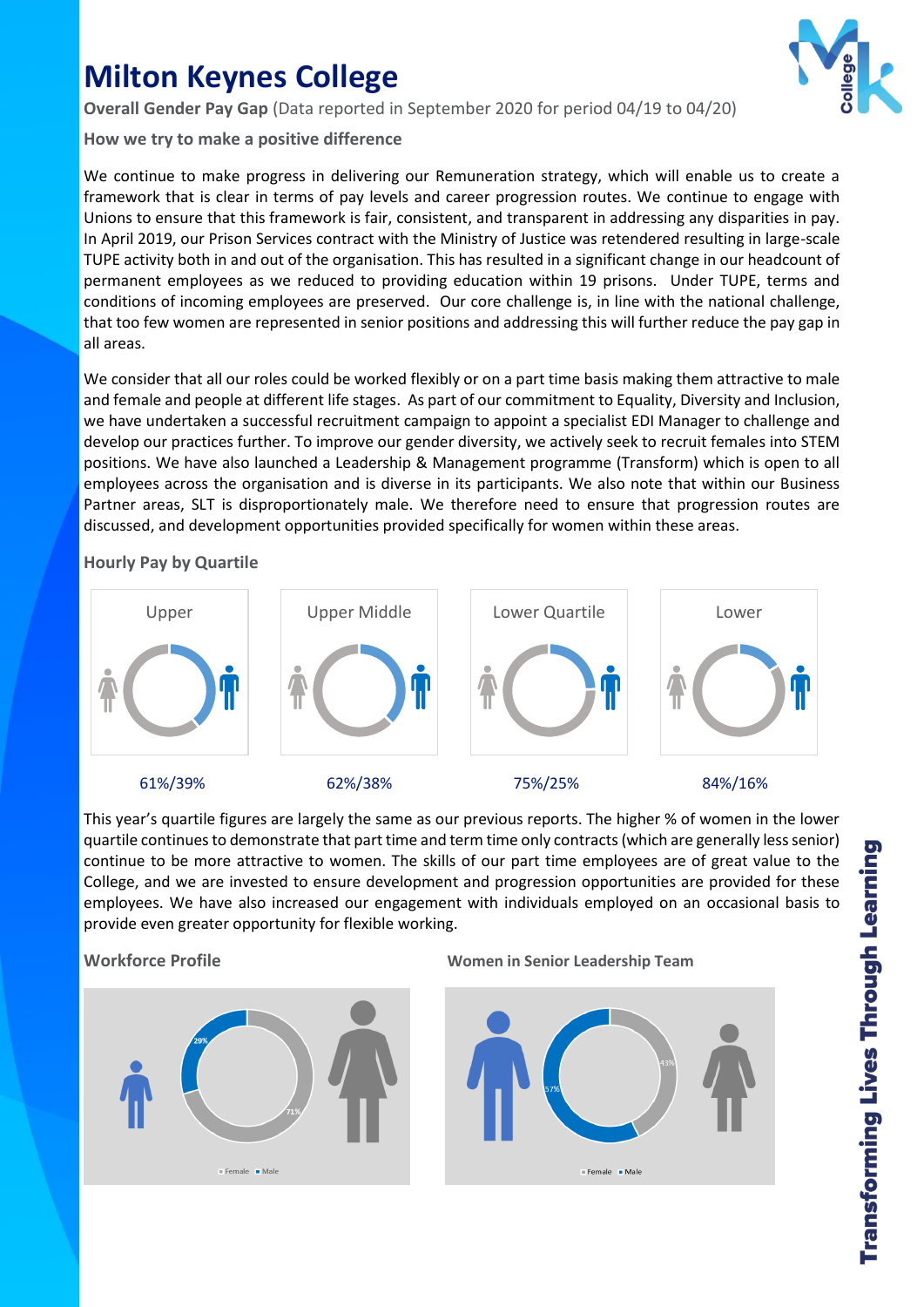**Note:** Since our last report we have added an Executive Leadership role for the Institute of Technology and started to develop MK College's ability and capacity to operate as a Group.

I can confirm this data is accurate as of November 2020.

nues

fadasost

Julie Mills (Group CEO & Principal) David Meadowcroft (Chair of Governors)